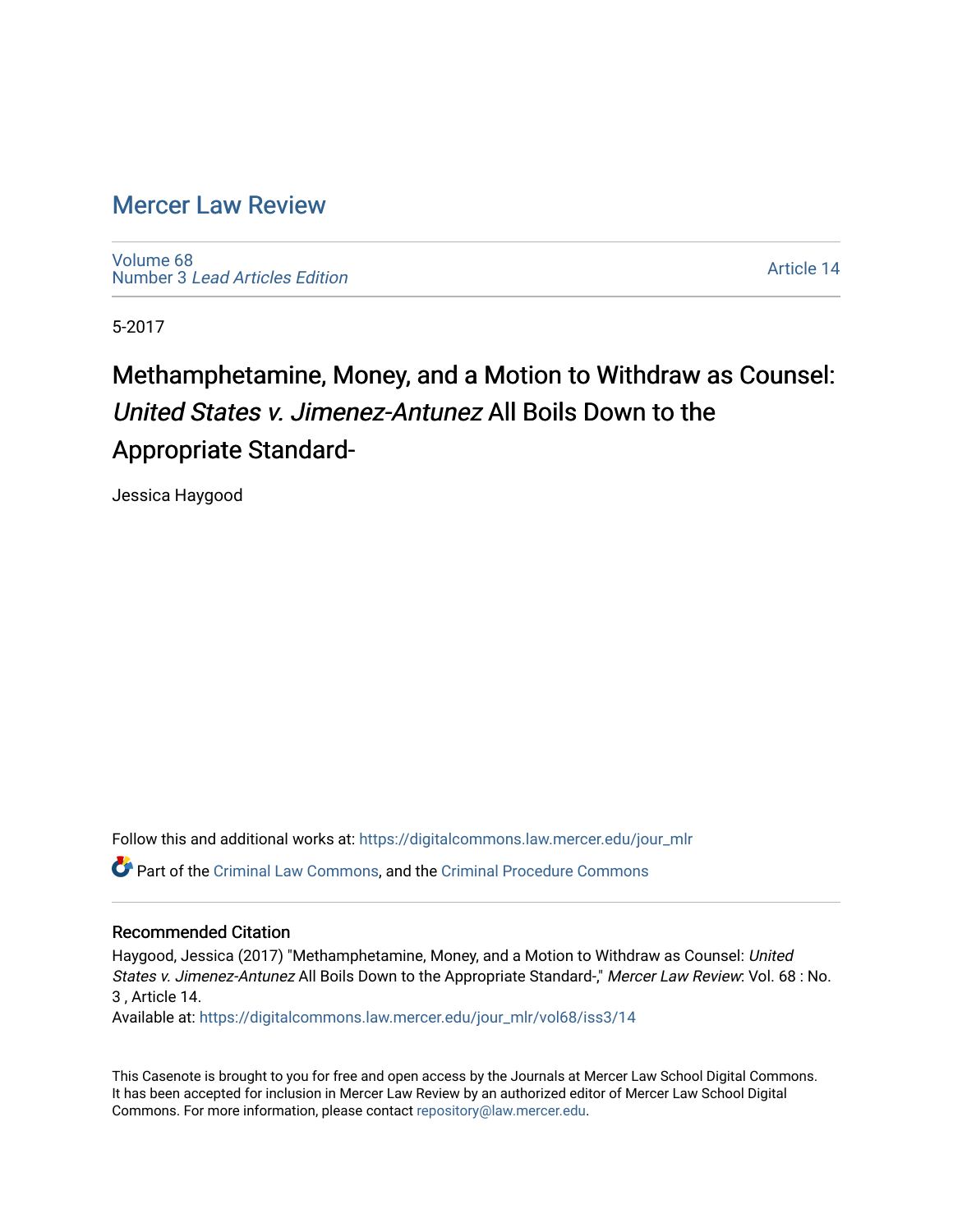# **Casenote**

# **Methamphetamine, Money, and a Motion to Withdraw as Counsel:** *United States v. Jimenez-Antunez* **All Boils Down to the Appropriate Standard-**

#### I. INTRODUCTION

In *United States v. Jimenez-Antunez*,<sup>1</sup> the United States Court of Appeals for the Eleventh Circuit held that a defendant is not required to show good cause to dismiss his retained counsel, even if the defendant then intends to request appointed counsel.<sup>2</sup> The issue was one of first impression in the Eleventh Circuit,<sup>3</sup> and one that has caused some disagreement between the other circuits. <sup>4</sup>There are distinct differences between the right to appointed counsel and the right to retained counsel under the Sixth Amendment of the United States Constitution.<sup>5</sup> This case continues to uphold those distinctions **by** keeping the standards to substitute counsel separate.

**1. 820 F.3d 1267** (11th Cir. **2016).**

**5. U.S. CONST.** amend. VI.

**<sup>\*</sup>** The Author would like to thank Professor Jim Fleissner for his guidance and insight throughout the research and writing process. She also wishes to express gratitude to her husband, Erik Haygood, and her family for their invaluable support and encouragement during this period.

<sup>2.</sup> *Id.* at **1271.**

**<sup>3.</sup>** *Id.* at **1269.**

*<sup>4.</sup> Id.* at **1271-72.**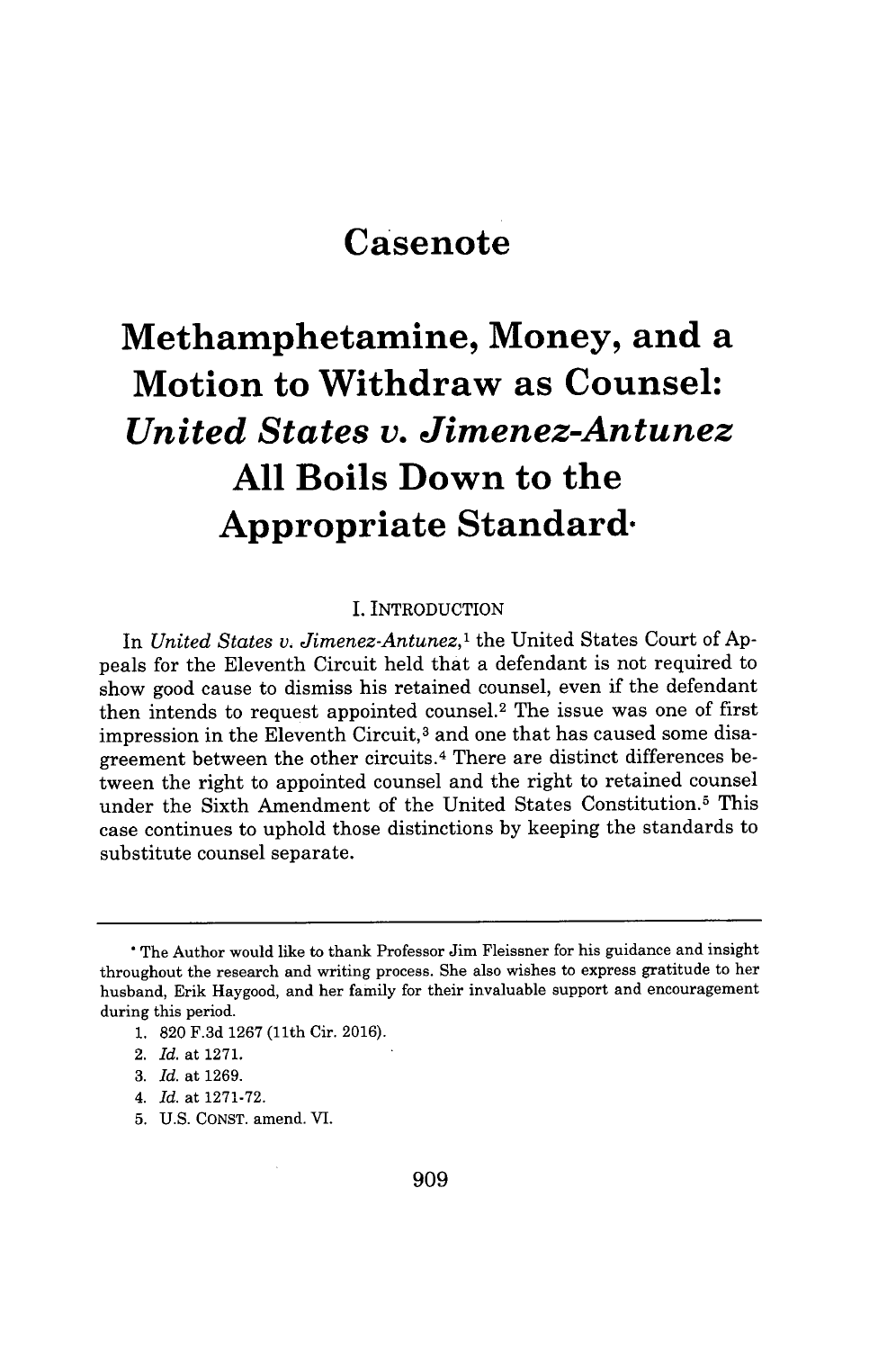### **II.** FACTUAL **BACKGROUND:** METHAMPHETAMINE, MONEY, **AND** MOTION TO WITHDRAW

Gabriel Jimenez-Antunez was a drug distributor for a Mexican drug supplier named Chato. Chato's couriers transported drugs into the United States and delivered them to Jimenez-Antunez. Chato instructed Jimenez-Autunez to deposit the profits from the drug sales in several different bank accounts. On May 12, **2013,** Jimenez-Antunez was arrested **by** agents of the Drug Enforcement Administration **(DEA).6**

On June 4, **2013,** Jimenez-Antunez was indicted **by** a federal grand jury for conspiracy to distribute and possess with the intent to distribute **500** grams of methamphetamine, possession of **500** grams of methamphetamine with intent to distribute, conspiracy to commit money laundering, and illegal reentry after deportation. After Jimenez-Antunez was indicted, Attorney Ash Joshi entered notice of appearance as Jimenez-Antunez's retained counsel. Joshi negotiated a plea agreement with the government and Jimenez-Antunez pleaded guilty to the two conspiracy charges.<sup>7</sup>

On October 24, 2014, Jimenez-Antunez sent a letter to Joshi requesting that he withdraw as counsel so the judge would appoint an attorney to represent him. On November **3,** 2014, Joshi moved to withdraw as counsel and stated that he expected Jimenez-Antunez to request appointed counsel immediately after Joshi's withdrawal. <sup>8</sup>

At Jimenez-Antunez's sentencing hearing on December **16,** 2014, the district court reviewed Joshi's motion to withdraw.<sup>9</sup>"Joshi stated that he and Jimenez-Antunez had disagreements and that Jimenez-Antunez felt that Joshi had coerced him into pleading guilty."10 The district court determined there was no evidence that Joshi had coerced Jimenez-Antunez into pleading guilty, the judge had explained the nature of the proceedings during the plea hearing, and Joshi had visited Jimenez-Antunez in the last six months.11 The court denied Joshi's motion to withdraw on the basis that Jimenez-Antunez had been provided effective counsel. 12 The

*<sup>6.</sup> Jimenez-Antunez,* **820 F.3d** at **1269.**

*<sup>7.</sup> Id.*

**<sup>8.</sup>** *Id. at* **1269-70.**

*<sup>9.</sup> Id. at* **1270.**

**<sup>10.</sup>** *Id.*

**<sup>11.</sup>** *Id.* The district court suspected that Jimenez-Antunez was actually disappointed with the sentencing guideline range that was determined in the presentence investigation report. *Id.*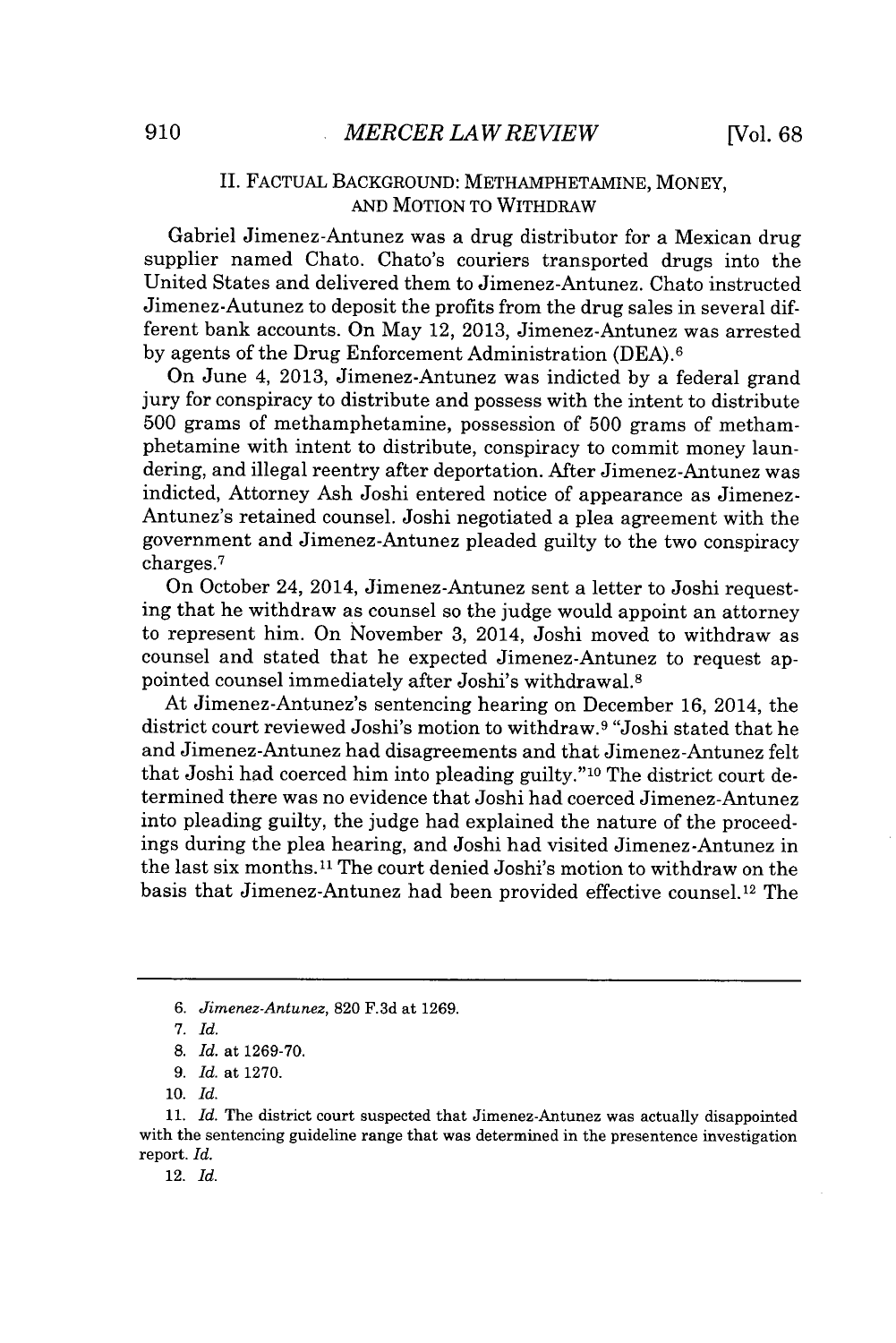court then proceeded with the sentencing hearing, in which Jimenez-Antunez was sentenced to **300** months and 240 months of imprisonment, to be served concurrently. <sup>13</sup>

Jimenez-Antunez appealed the district court's decision. <sup>14</sup>The Eleventh Circuit determined that "[t]he district court applied the wrong standard when it denied Joshi's motion to withdraw" on the basis that Jimenez-Antunez was given effective counsel.15 Furthermore, the district court did not give any reasons for concluding that granting Johsi's motion would have affected the fair, orderly, and effective administration of the courts.16 In conclusion, the Eleventh Circuit held that a criminal defendant does not have to show good cause to dismiss retained counsel, even if the defendant then intends to request appointed counsel.<sup>17</sup>

### III. **LEGAL BACKGROUND:** RIGHT TO **COUNSEL**

#### *A. The History of the Right to Retained and Appointed Counsel*

**A** defendant's right to counsel arose out of early English common law, the constitutions of the original colonies, and the Sixth Amendment. <sup>15</sup> Originally, in England, a person was only entitled to full assistance of counsel in criminal cases where a person was accused of a misdemeanor. <sup>19</sup>It was not until **1836** that an act **by** Parliament granted the full right to counsel in respect to felonies.<sup>20</sup>

The American colonies rejected England's original limitation on the full assistance of counsel, which was only afforded in misdemeanor trials. <sup>21</sup>When the Constitution was adopted, twelve of the thirteen colonies had constitutional provisions that rejected the English rule and recog-

**13.** *Id.*

21. *Id.* at **60, 61.**

<sup>14.</sup> *Id.* at **1269.**

**<sup>15.</sup>** *Id.* at **1272-73.**

**<sup>16.</sup>** *Id.*

**<sup>17.</sup>** *Id.* at **1269, 1271.**

**<sup>18.</sup>** Powell v. Alabama, **287 U.S.** 45, **60-65, 66 (1932).**

**<sup>19.</sup>** *Id.* at **60.**

<sup>20.</sup> *Id.*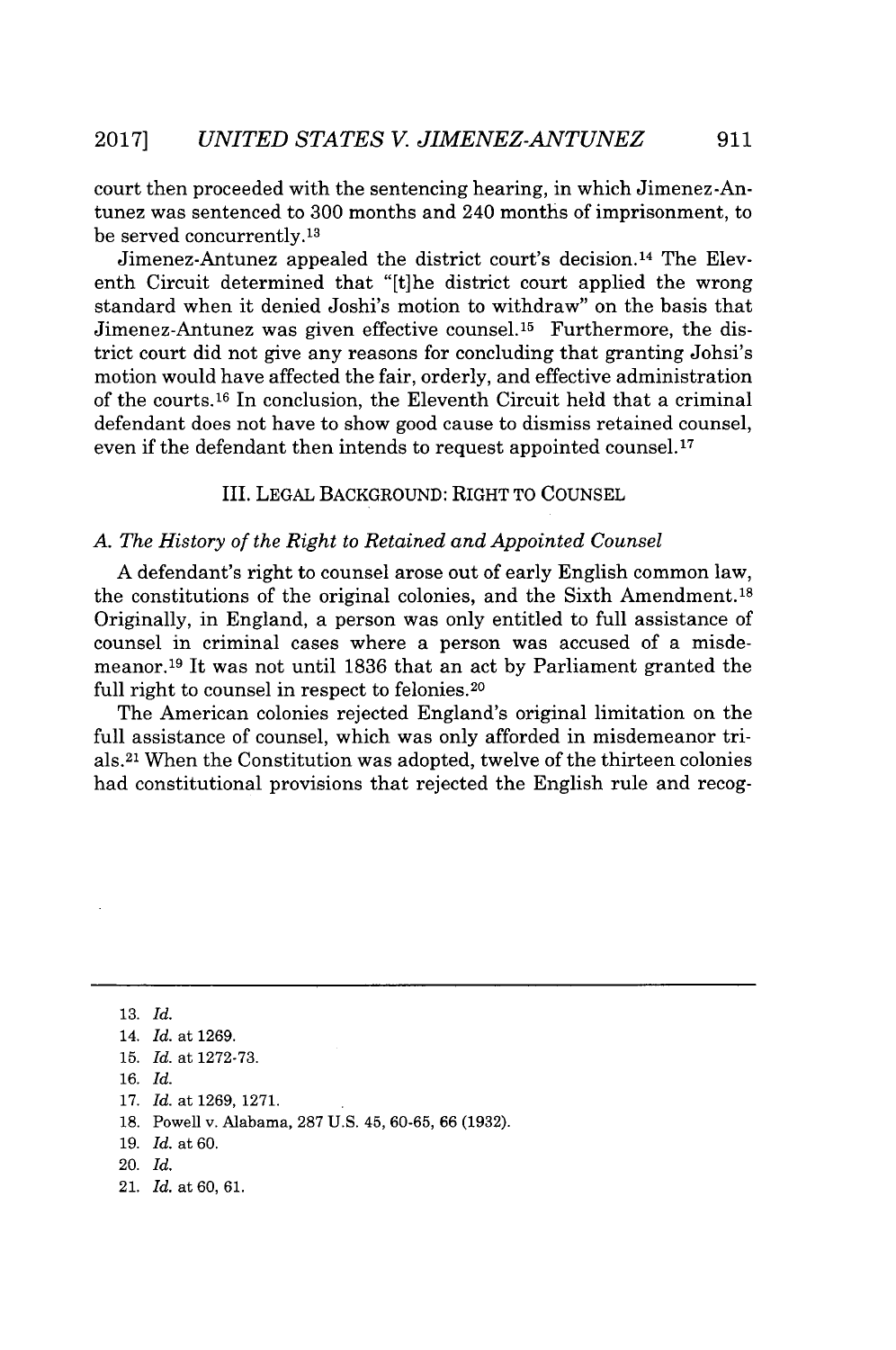nized that a defendant had a right to counsel in all criminal prosecutions. <sup>22</sup>The Sixth Amendment rejected the English rule as well and "provide[d] that in all criminal prosecutions the accused shall enjoy the right 'to have the assistance of counsel for his defense.""23

While *Powell v. Alabama*<sup>24</sup> was not a Sixth Amendment case, it still had an important role in the interpretation of the Sixth Amendment.<sup>25</sup> The case involved a group of young African-American males who were convicted of raping two Caucasian females and were sentenced to death. The Supreme Court of the United States considered the case after the Supreme Court of Alabama affirmed the trial court's judgment, which included denying the defendants the right to counsel. **26** The **U.S.** Supreme Court first held that an accused person should be given reasonable time and a fair opportunity to retain counsel of his own choice.<sup>27</sup> The Court relied on the Fourteenth Amendment of the United States Constitution <sup>28</sup> and stated that depriving a defendant of the right to retain counsel was a denial of due process.<sup>29</sup> Second, the Court held that it is a requirement for counsel to be appointed in capital cases where the accused is unable to employ counsel.<sup>30</sup> The Court reasoned that the denial of appointed counsel was a denial of due process under the Fourteenth Amendment because it would deny the defendant a fair trial.<sup>31</sup> This case stands for the proposition that there are two separate rights to counsel afforded **by** the Constitution, which include both the right to retained counsel and the right to appointed counsel. <sup>32</sup>

- 24. **287 U.S.** 45 **(1932).**
- **25. LAFAVE ET AL.,** *supra* note 22, at **579.**
- **26.** *Powell,* **287 U.S.** at 49, **50.**
- **27.** *Id.* at **53, 71.**
- **28. U.S. CONST.** amend. XIV.
- **29.** *Powell,* **287 U.S.** at **71.**

- **31.** *Id.* at **71-72; LAFAVE ET AL.,** *supra* note 22, at **581.**
- **32. LAFAVE ET AL.,** *supra* note 22, at **581.**

<sup>22.</sup> *Id.* at **64-65;** WAYNE R. LAFAVE **ETAL.,** CRIMINAL PROCEDURE **§** 11.1(a), at **580 (3d** ed. **2007).** The original Constitution of Georgia **(1777)** did not have a provision that *guar*anteed the right to counsel, "but the Constitution of **1798** (Art. III, **§ 8)** provided that **'. .** no person shall be debarred from advocating or defending his cause before any court or tribunal, either **by** himself or counsel, or both."' *Powell,* **287 U.S.** at **63** (quoting **GA. CONST.** art. III, **§ 8 (1798)).**

**<sup>23.</sup>** *Powell,* **287 U.S.** at **66** (quoting **U.S. CONST.** amend. VI).

**<sup>30.</sup>** *Id.*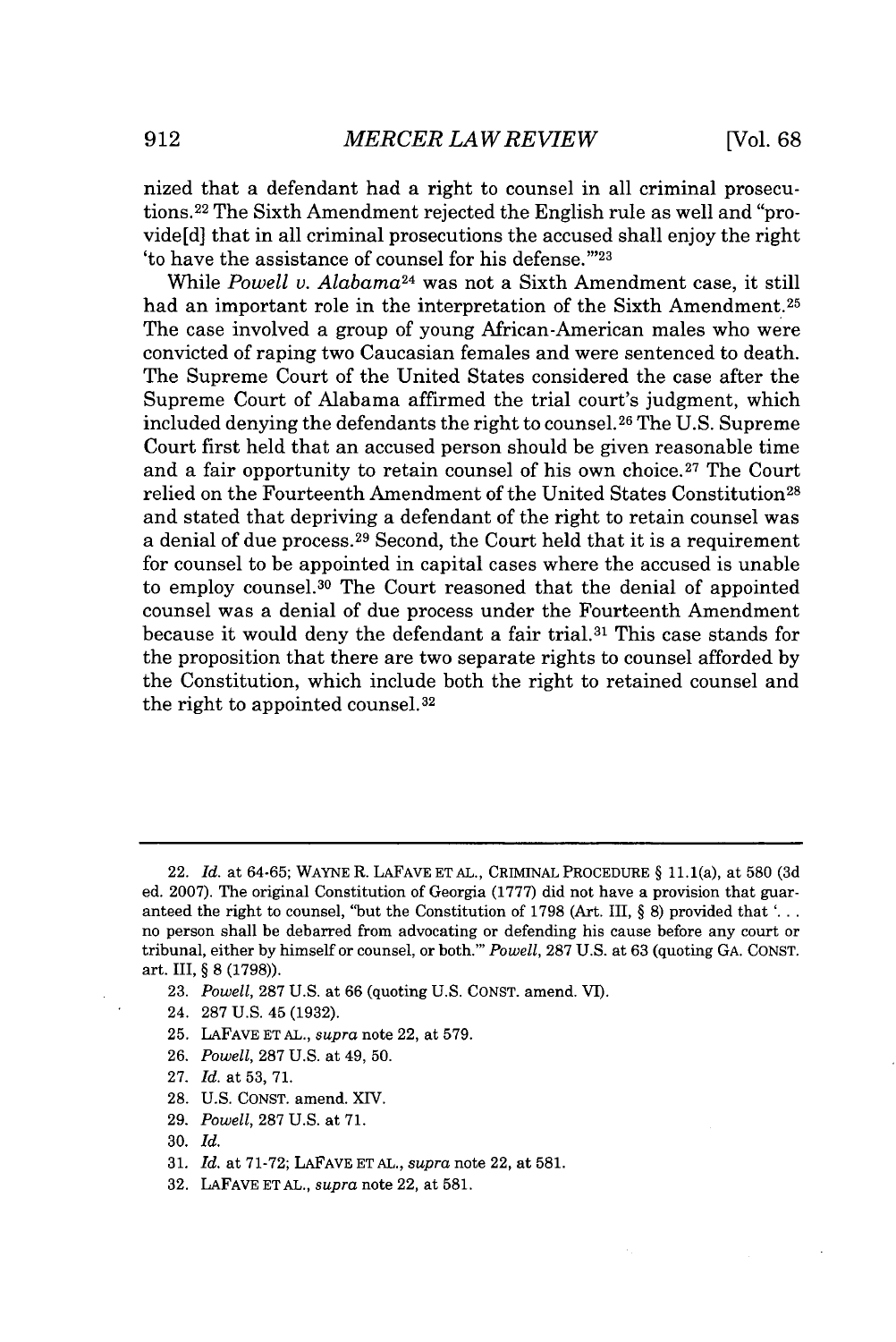In **1938,** the Supreme Court held in *Johnson v. Zerbst<sup>33</sup>*that the Sixth Amendment guarantees a defendant the right to both retained and appointed counsel. <sup>34</sup>The case involved two defendants who were charged and convicted with possessing and uttering counterfeit money. Neither of the defendants could employ counsel of their choice because they lacked financial ability. **A** request was made for appointed counsel to the District Attorney, who responded that the court would not appoint counsel because the defendants had not been charged with a capital offense.<sup>35</sup> The Supreme Court stated that the right to counsel is one of the protections the Sixth Amendment "deemed necessary to insure fundamental human rights of life and liberty."<sup>36</sup> The Court also determined that it is consistent with the Sixth Amendment that a defendant be appointed counsel by the state if he cannot afford counsel on his own.<sup>37</sup> Consequently, the Court concluded that federal courts cannot deprive a defendant of life or liberty in any criminal proceeding, unless the accused "has or waives the assistance of counsel."<sup>38</sup>

In **1963,** the Supreme Court decided *Gideon v. Wainwright,<sup>39</sup>*which extended the Sixth Amendment to the states through the due process clause of the Fourteenth Amendment.<sup>40</sup> Gideon was charged and convicted in a Florida state court of breaking and entering a poolroom with the intent to commit a misdemeanor. Gideon requested appointed counsel, but the court denied his request on the basis that Florida state laws only require an appointment of counsel where a defendant is charged

**38.** *Id.* The Court also stated that the Sixth Amendment right to counsel was essential for a federal court to have jurisdiction over a case and to have the authority to deprive a defendant of life or liberty. *Id.* at 467. In *Johnson,* the Court held that the defendant had been convicted without being afforded the right to counsel and that "the trial court did not have jurisdiction to proceed to judgment and conviction of petitioner **. . .** *." Id.* at 469.

**39. 372 U.S. 335 (1963).** *Gideon* overruled *Betts v. Brady,* in which the Supreme Court refused to extend the Sixth Amendment to the states **by** incorporating it through the due process clause of the Fourteenth Amendment. **316 U.S.** 455, 461-62 (1942). In *Betts,* the Court held that states were only required to appoint counsel where under the totality of the facts and circumstances, the denial of due process would "constitute a denial of fundamental fairness, shocking to the universal sense of justice **. . .** *." Id.* at 462. The Court reasoned that the majority of states deemed the issue as one of legislative policy that should be left to the individual states to decide. *Id.* at 471.

40. *Gideon,* **372 U.S.** at 342.

**<sup>33.</sup>** 304 **U.S.** 458 **(1938).**

<sup>34.</sup> *See id. at* **462-63; LAFAVE ET AL.,** *supra* note 22, at **581.**

**<sup>35.</sup>** *Johnson,* 304 **U.S.** at 460.

**<sup>36.</sup>** *Id. at* 462.

**<sup>37.</sup>** *Id. at* 463.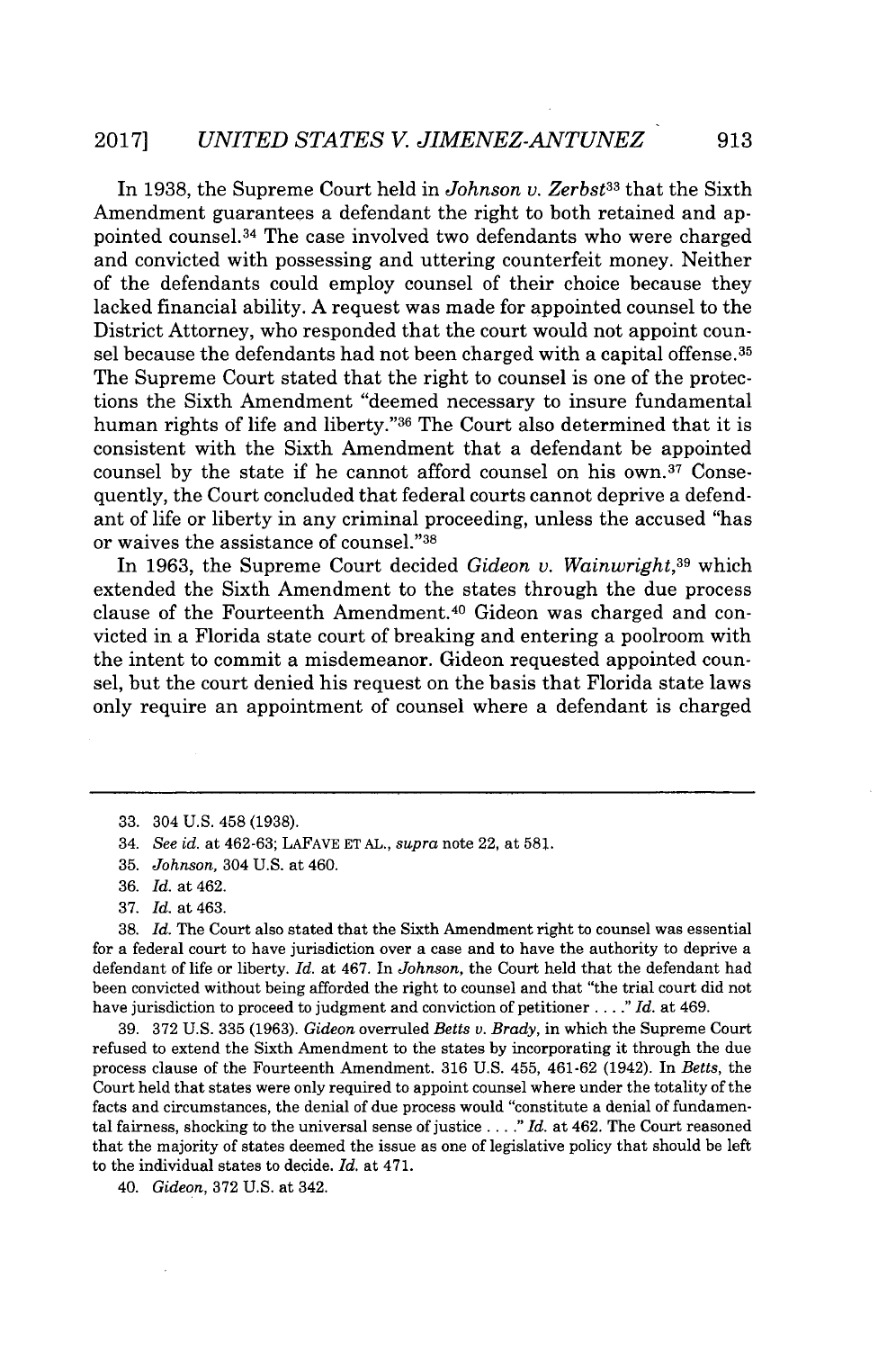with a capital offense.<sup>41</sup> After granting writ of certiorari, the Court explained that any provision of the Bill of Rights<sup>42</sup> that is deemed fundamental and essential to a fair trial is extended to the states through the Fourteenth Amendment. <sup>43</sup>It concluded that the Sixth Amendment right to counsel is fundamental and essential to a fair trial.<sup>44</sup>

In **1972,** the **U.S.** Supreme Court further extended the reach of the right to counsel in *Argersinger v. Hamlin.<sup>45</sup>*The defendant was charged with carrying a concealed weapon, which is a crime punishable **by** imprisonment up to six months, a fine of **\$1,000,** or both. The defendant was not represented **by** counsel at his trial and was sentenced to ninety days in jail.4<sup>6</sup>The defendant "brought [a] habeas corpus action in the Florida Supreme Court," which ruled that the right to appointed counsel was only required in trials "for non-petty offenses punishable **by** more than six months imprisonment." <sup>47</sup>After granting certiorari, the **U.S.** Supreme Court held that no person may be imprisoned for any crime, whether petty, a misdemeanor, or a felony, without being represented **by** counsel at trial. <sup>48</sup>The Court explained there was no historical support for limiting the right to counsel to serious criminal cases. <sup>49</sup>The Court also reasoned that the possibility of imprisonment will rarely "be viewed **by** the accused as a trivial or 'petty' matter **. ...**

### *B. Standards for Retained Counsel*

The Supreme Court stated in *Powell* that a defendant should be given a fair opportunity to obtain counsel of his choice.<sup>51</sup> The right of a person who does not require appointed counsel to choose the counsel that he prefers is protected **by** the Sixth Amendment. <sup>52</sup>

44. *Id.* at 342. The Court relied in part on the opinion in *Powell,* in which the Court determined that "the right to the aid of counsel is of this fundamental character." *Id.* at 342-43 (quoting *Powell,* **287 U.S.** at **68).**

45. 407 **U.S. 25 (1972).**

46. *Id.* at **26-27.**

47. *Id.*

48. *Id.* at **27, 37.** The Supreme Court also stated, "no person may be deprived of his liberty who has been denied the assistance of counsel as guaranteed **by** the Sixth Amendment. This holding is applicable to all criminal prosecutions **.....** *Id.* at **37-38** (quoting Stevenson v. Holzman, 254 Or. 94, 102, 458 **P.2d** 414, 418 **(1969)).**

49. *Id.* at **30.**

**50.** *Id.* at **38** (quoting Baldwin v. New York, **399 U.S. 66, 73 (1970)).**

**51.** *Powell,* **287 U.S.** at **53.**

**52.** United States v. Gonzalez-Lopez, 548 **U.S.** 140, 144, 146 **(2006).**

<sup>41.</sup> *Id.* at **336-37.**

<sup>42.</sup> **U.S. CONST.** art. V.

<sup>43.</sup> *Gideon,* **372 U.S.** at **338,** 342.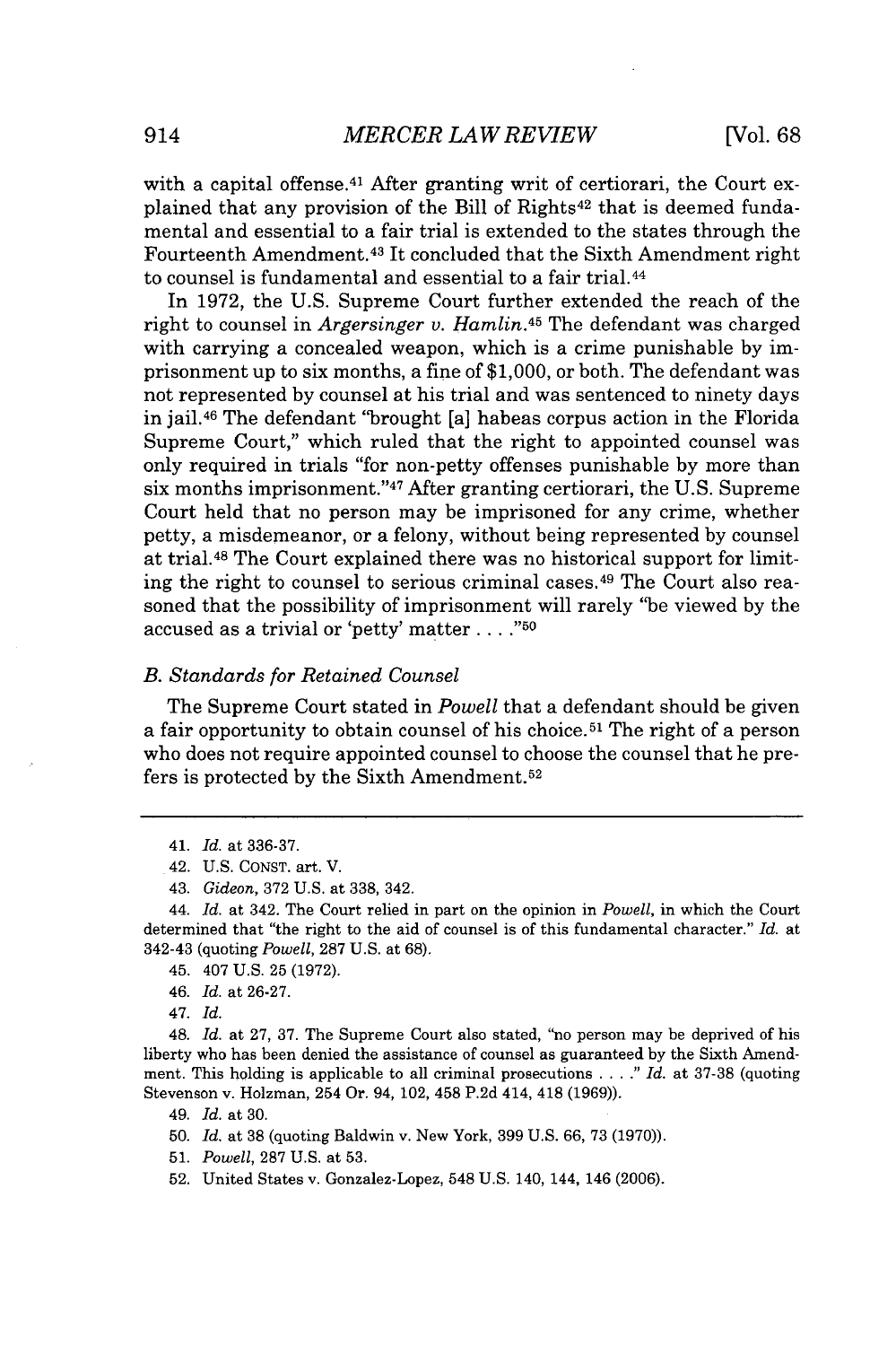In *Wheat v. United States,<sup>53</sup>the* Supreme Court held that a defendant's right to retained counsel of choice could be restricted in some important instances. <sup>54</sup>In *Wheat,* the defendant and several codefendants were charged with participating in a drug distribution conspiracy. The defendant contacted his codefendants' counsel and asked the attorney to represent him as well. The Government argued that the substitution of counsel would create a substantial conflict of interest. The defendant argued he had a right to counsel of his choice and that he and the codefendants were willing to waive the right to conflict-free counsel. The district court held that there was an irreconcilable conflict of interest and denied the defendant's request to substitute counsel.<sup>55</sup> The defendant was convicted, and the United States Court of Appeals for the Ninth Circuit upheld the conviction.<sup>56</sup>The Ninth Circuit reasoned that, within the limits of the Sixth Amendment, the district court had discretion when deciding whether to allow a defendant to substitute counsel.<sup>57</sup>

The Supreme Court granted certiorari and affirmed the decision.<sup>58</sup> The Court reasoned that the purpose of the Sixth Amendment was to guarantee effective counsel and a fair trial, not to guarantee that criminal defendants will be represented **by** preferred counsel.<sup>59</sup>The Court stated that the decision of whether to allow a defendant to substitute counsel was within the discretion of the district court and did not violate the defendant's Sixth Amendment rights in this case.60 The Court further explained that "[a] [d]istrict [c]ourt must recognize a presumption in favor of [a defendant]'s counsel of choice, but that presumption may be overcome not only **by** a demonstration of actual conflict but **by** a showing of a serious potential for conflict."<sup>61</sup>

**<sup>53.</sup>** 486 **U.S. 153 (1988).**

<sup>54.</sup> *Id.* at **159.** Some of these important respects are:

<sup>[</sup>Aln advocate who is not a member of the bar may not represent clients (other than himself) in court. Similarly, a defendant may not insist on representation **by** an attorney he cannot afford or who for other reasons declines to represent the defendant. Nor may a defendant insist on the counsel of an attorney who has a previous or ongoing relationship with an opposing party, even when the opposing party is the Government.

*Id.*

**<sup>55.</sup>** *Id.* at **154-57.**

**<sup>56.</sup>** *Id.* at **157.**

**<sup>57.</sup>** *Id.*

**<sup>58.</sup>** *Id.* at **158,** 164.

**<sup>59.</sup>** *Id.* at **159.**

**<sup>60.</sup>** *Id.* at 164.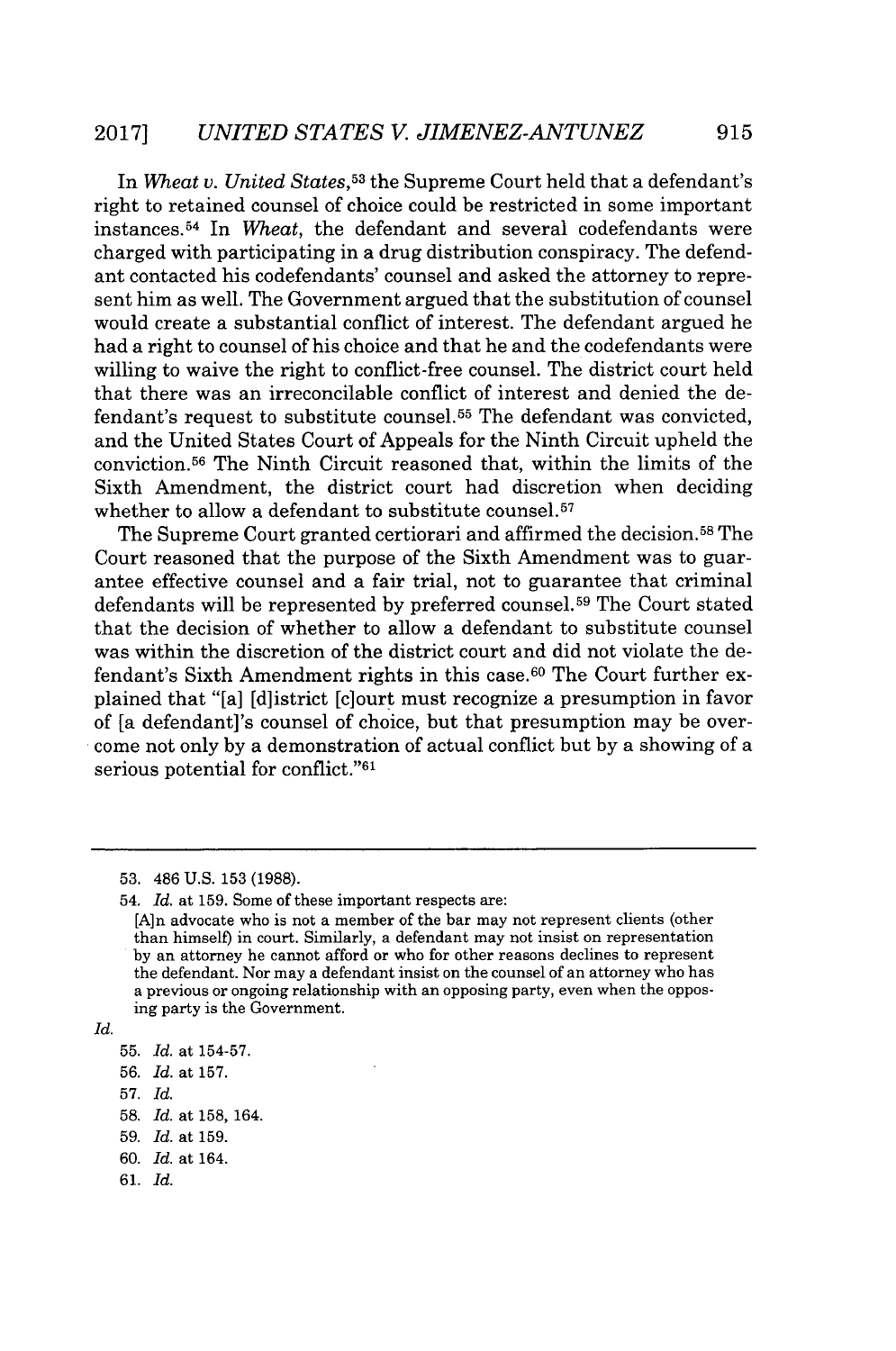In 2006, the Supreme Court held in *United States v. Gonzalez-Lopez*<sup>62</sup> that the right to retained counsel is violated "when the defendant is erroneously prevented from being represented **by** the lawyer he wants, regardless of the quality of the representation he received."<sup>63</sup> In *Gonzalez*-*Lopez,* the Government argued that a denial of the defendant's right to retained counsel of choice was not violated, unless the defendant could establish that he had been prejudiced.64 The Court explained that conducting an inquiry into ineffectiveness or prejudice when a defendant's right to counsel of choice is denied confuses the right to counsel of choice with the right to effective counsel.<sup>65</sup> The Court reasoned that the right to retain counsel of the defendant's choice has never been the result of the Sixth Amendment's aim of guaranteeing a fair trial, but "has been regarded as the root meaning of the constitutional guarantee."<sup>66</sup>

The right to counsel of choice is not as absolute as the right to assistance of counsel under the Sixth Amendment.<sup>67</sup> The right to counsel of choice "must be weighed and balanced against an equally desirable public need for the efficient and effective administration of criminal justice."<sup>68</sup> In *United States v. Koblitz*,<sup>69</sup> the Eleventh Circuit explained the standard for replacing retained counsel, which is that the court must allow replacement of retained counsel of choice as long as it does not impede on the "fair, orderly, and effective administration of the courts **. . . ."70**

#### *C. Standards for Appointed Counsel*

**A** criminal defendant without funds has an unconditional right to be represented **by** counsel, but does not have a right to be represented **by** a lawyer of his choice.<sup>71</sup> Additionally, an indigent defendant does not have the right to demand that a different attorney be appointed to represent him, absent good cause.<sup>72</sup> Essentially, an indigent defendant has no legitimate complaint of his appointed counsel as long as he is adequately

- **66.** *See id. at* 147-48.
- **67.** United States v. Sexton, 473 **F.2d 512,** 514 (5th Cir. **1973).**
- **68.** Gandy v. Alabama, **569 F.2d 1318, 1323** n.9 (5th Cir. **1978).**
- **69. 803 F.2d 1523** (11th Cir. **1986).**
- **70.** *Id.* at **1528.**
- **71.** Thomas v. Wainwright, **767 F.2d 738,** 742 **(11th** Cir. **1985).**
- **72.** United States v. Young, 482 **F.2d 993, 995** (5th Cir. **1973).**

**<sup>62.</sup>** 548 **U.S.** 140 **(2006).**

**<sup>63.</sup>** *Id. at* 148.

*<sup>64.</sup> Id. at* 145.

**<sup>65.</sup>** *Id. at* 148.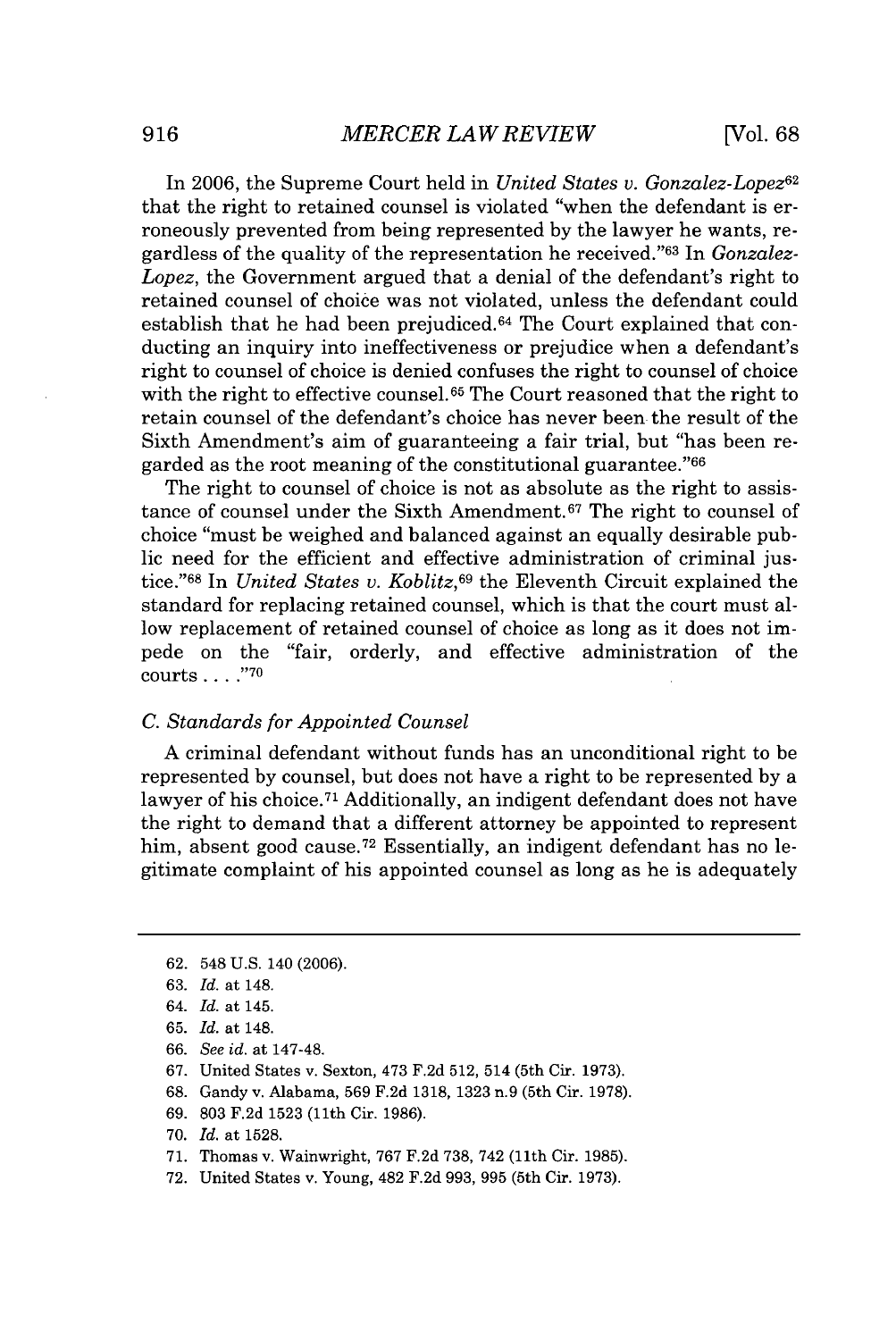represented. <sup>73</sup>The "good cause" exception ensures that a defendant is not deprived of his Sixth Amendment right to effective counsel.<sup>74</sup>

In *United States v. Young,<sup>75</sup>*the United States Court of Appeals for the Fifth Circuit held that absent a clear violation of the defendant's Sixth Amendment right to counsel, it is up to the court's discretion to decide whether good cause exists to appoint a different attorney to an indigent defendant who expresses dissatisfaction with his current appointed counsel.<sup>76</sup> In *Young*, the defendant argued that he did not receive effective counsel in his second trial, where he was convicted of assaulting a federal officer and destruction of government property. The defendant claimed his attorney did not inform him he would be transferred from Atlanta, Georgia to the location of his trial in Jackson, Mississippi. He also stated that he suspected his attorney had communicated confidential matters of his defense to the prosecutor. The district court declined to replace the defendant's appointed counsel.<sup>77</sup>

The Fifth Circuit affirmed the district court's decision on the basis that both of the defendant's contentions lacked merit and the defendant received vigorous and able representation at his trial.<sup>78</sup> The Fifth Circuit reasoned that the record did not show any occurrences constituting good cause.<sup>79</sup> Some of the instances that constitute good cause include "a conflict of interest, a complete breakdown in communication or an irreconcilable conflict which leads to an apparently unjust verdict."<sup>80</sup>

Accordingly, the determination of whether there is good cause is not based on "the subjective standard of what the defendant perceives."<sup>81</sup> The Eleventh Circuit held in *Thomas v. Wainwright<sup>82</sup>*that a defendant's loss of confidence or trust in his attorney, or the defendant's unreasonable silence or uncooperativeness, does not constitute good cause.<sup>83</sup> In *Thomas,* the defendant was convicted of first-degree murder, sexual battery, robbery, and burglary, and was sentenced to death. The Florida Su-

**80.** *Id. at* **995** (quoting United States v. Calabro, 467 **F.2d 973, 986 (2d** Cir. **1972)).**

**81.** *Thomas,* **767 F.2d** at 742 (quoting McKee v. Harris, 649 **F.2d 927, 932 (2d** Cir. **1981)).**

**82. 767 F.2d 738** (11th Cir. **1985).**

**83.** *Id. at* 742.

**<sup>73.</sup>** Caplin **&** Drysdale, Chartered v. United States, 491 **U.S. 617,** 624 **(1989).**

<sup>74.</sup> *Jimenez-Antunez,* **820 F.3d** at **1271.**

**<sup>75.</sup>** 482 **F.2d 993** (5th Cir. **1973).**

*<sup>76.</sup> Id. at* **995.**

*<sup>77.</sup> Id. at* **994-95.**

**<sup>78.</sup>** *Id. at* **995-96.**

**<sup>79.</sup>** *Id. at 996.*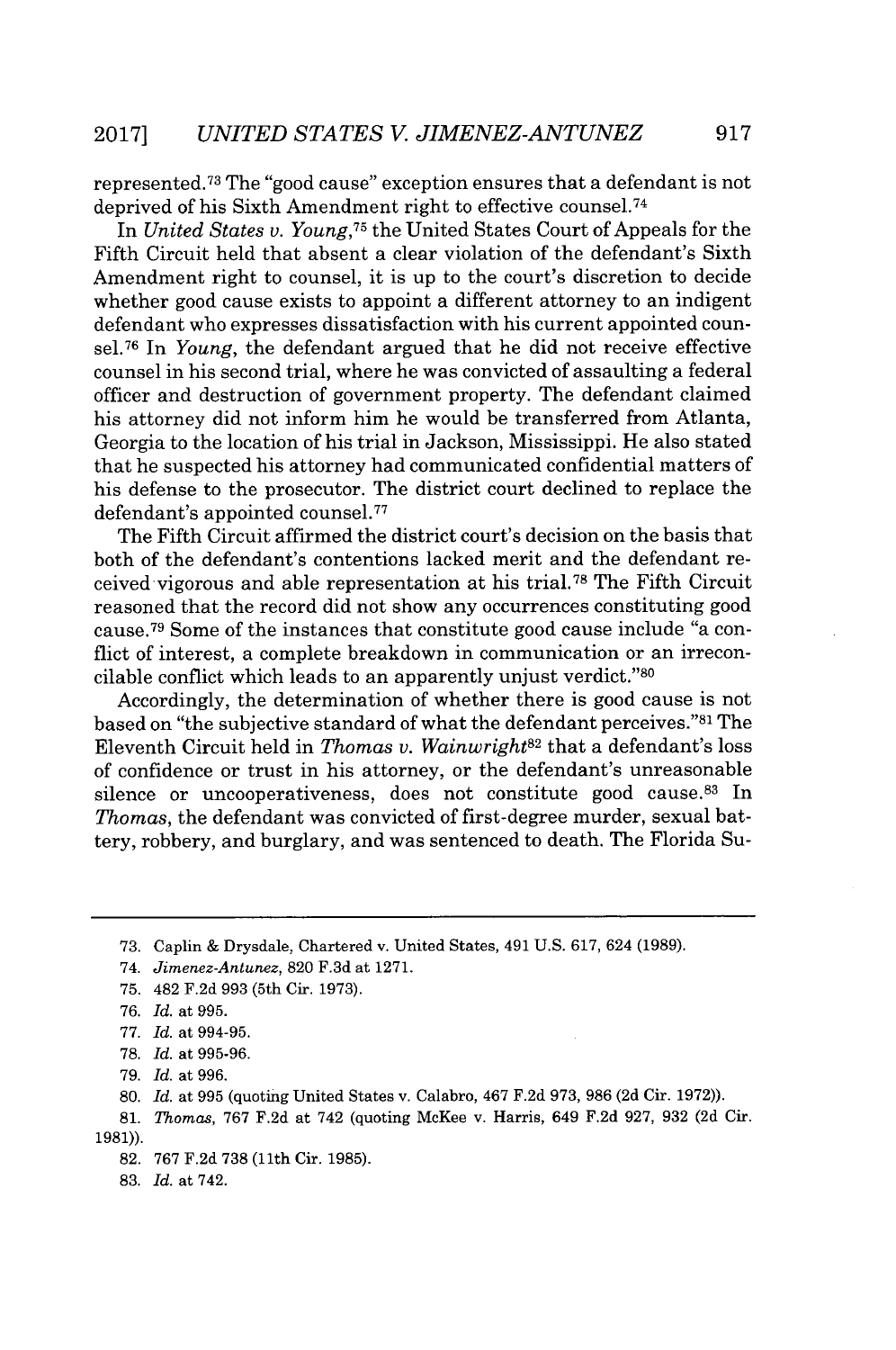preme Court affirmed the defendant's conviction and sentence. The defendant brought a federal petition for writ of habeas corpus, which was denied **by** the district court. The defendant appealed, claiming the lack of communication with his attorney deprived him of his right to effective assistance of counsel. <sup>84</sup>

The Eleventh Circuit affirmed the district court's decision, denying the defendant's petition for writ of habeas corpus. 85 The court reasoned that the defendant could not establish a good cause for the substitution of appointed counsel solely on the basis of his own refusal to communicate with his attorney.<sup>86</sup> The court stated that the defendant's voluntary refusal to communicate with his attorney "effectively waived any right to more effective counsel than was possible under the circumstances."<sup>87</sup> The court further stated that the inquiry did not stop there, but that it would still have to determine whether the counsel represented his client to the best of his ability under the circumstances.<sup>88</sup> The Eleventh Circuit concluded that the defendant's counsel was reasonably effective under the particular circumstances of the case.<sup>89</sup>

However, there are some circumstances where the courts will replace appointed counsel against the defendant's wishes. In *Morris v. Slappy,<sup>90</sup>* the Supreme Court held that trial courts have discretion to replace a defendant's appointed counsel when the initial appointed counsel's availability would interrupt the court's schedule.<sup>91</sup> In *Morris*, the defendant's appointed counsel was admitted to a hospital for emergency surgery. Consequently, the court appointed another attorney to represent the defendant six days prior to the scheduled trial date. The defendant refused to cooperate with the new appointed counsel and was convicted of five felonies. The Ninth Circuit determined that the defendant timely and in good faith moved for a continuance so that his original attorney could represent him. Further, the Ninth Circuit held that the Sixth Amendment right to counsel included the right to a meaningful attorney-client relationship.92

- **88.** *Id.*
- **89.** *Id.* at 744.
- **90.** 461 **U.S. 1 (1983).**
- **91.** *Id.* at **12-13; LAFAVE ET AL.,** *supra* note 22, **§** 11.4(b), at 613-14.
- **92.** *Morris,* 461 **U.S.** at **5-13.**

<sup>84.</sup> *Id.* at **739-40.** The district court stated that "[a] defendant cannot be allowed to refuse to cooperate with his attorney and the trial court and then attempt to create an issue of ineffective counsel on the basis of his own refusal." *Id.* at 741 (alteration in original).

**<sup>85.</sup>** *Id.* at **748.**

**<sup>86.</sup>** *See id.* at 743.

**<sup>87.</sup>** *Id.*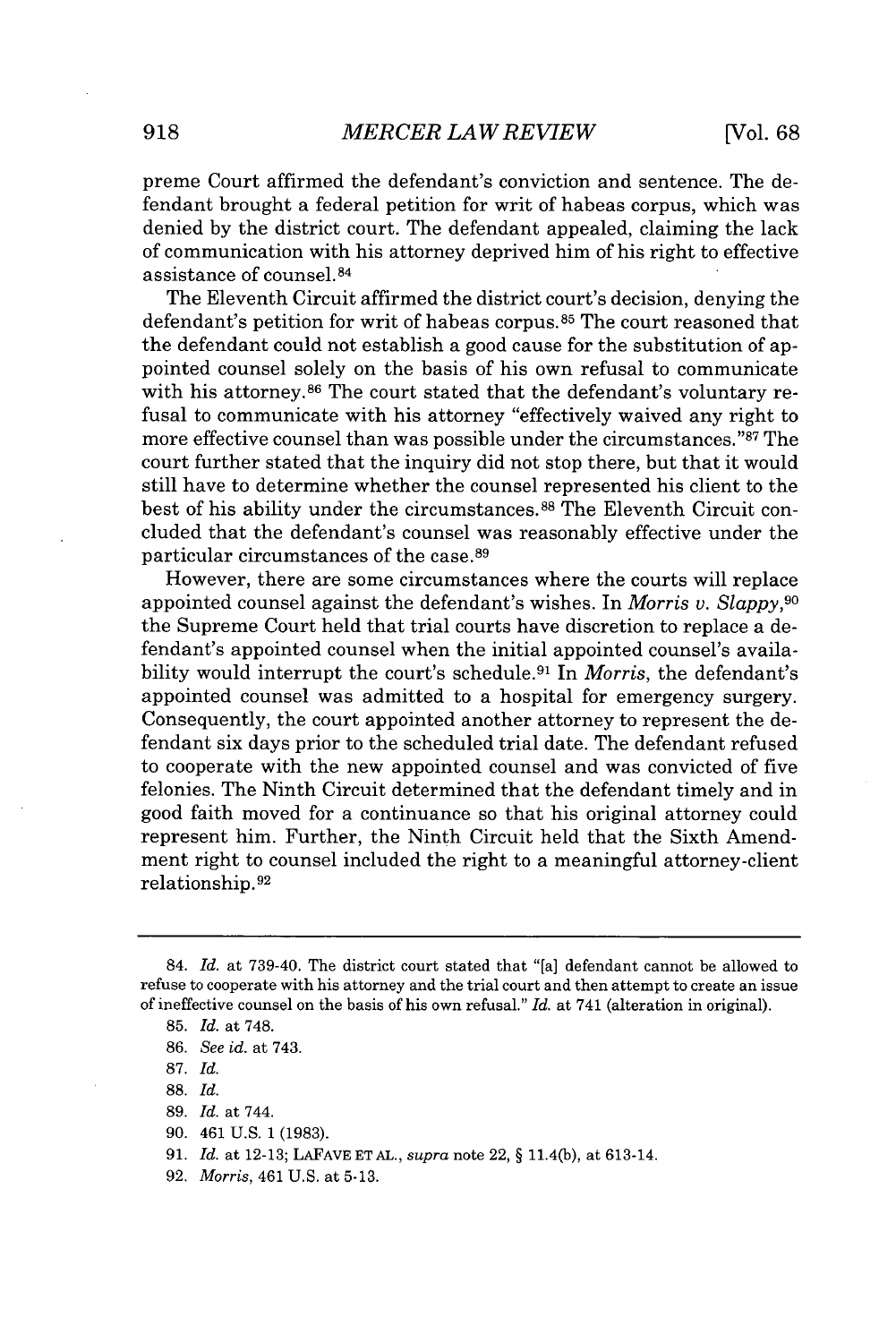The Supreme Court, however, reversed the Ninth Circuit's decision.<sup>93</sup> First, the Court concluded that the defendant did not timely and in good faith move for a continuance.<sup>94</sup> The defendant did not express any concerns about his new appointed counsel until the third day of trial, which was eleven days after his counsel was replaced.<sup>95</sup> Second, the Court stated that the Ninth Circuit's determination that the Sixth Amendment included the right to a meaningful attorney-client relationship was "without basis in the law."96 The Court further explained that courts could not possibly assure that a defendant will have a meaningful relationship with his attorney.<sup>97</sup> The Court held that the Sixth Amendment does not guarantee that a defendant will have a meaningful relationship with his counsel.<sup>98</sup>

## IV. COURT'S RATIONALE: KEEPING THE **STANDARDS** SEPARATED

The Eleventh Circuit, in *United States v. Jimenez-Antunez,* vacated Jimenez-Antunez's conviction and remanded the case for further proceedings. <sup>99</sup>The Eleventh Circuit held that a defendant is not required to show good cause in order to dismiss his retained counsel, even if the defendant intends to request appointed counsel afterwards.<sup>100</sup> In so holding, the Eleventh Circuit ultimately concluded that the standard to substitute retained counsel and the standard to substitute appointed counsel should be kept separate.<sup>101</sup>

The Eleventh Circuit unanimous panel opinion, delivered **by** Circuit Judge William Pryor, addressed the first impression issue of whether a criminal defendant is required to show good cause to dismiss his retained counsel when the defendant then plans on requesting appointed counsel.<sup>102</sup> The court began with a brief discussion of the differences between the right to retained counsel and the right to appointed counsel.103 The court then explained that it must decide which standard to apply in the

*99. Jimenez-Antunez,* **820 F.3d** at **1269.**

- 102. *Id.* at **1269.**
- **103.** *Id.* at **1270-71.**

**<sup>93.</sup>** *Id. at* **15.**

*<sup>94.</sup> Id. at* **12-13.**

**<sup>95.</sup>** *Id. at* **13.** The Court stated that the trial court could have reasonably determined that the defendant's motion for a continuance was not made in good faith, but was "a transparent ploy for delay." *Id.*

**<sup>96.</sup>** *Id.*

*<sup>97.</sup> Id.* at 13-14.

**<sup>98.</sup>** *Id.* at 14.

**<sup>100.</sup>** *Id.* at **1271.**

**<sup>101.</sup>** *See id.* at **1272.**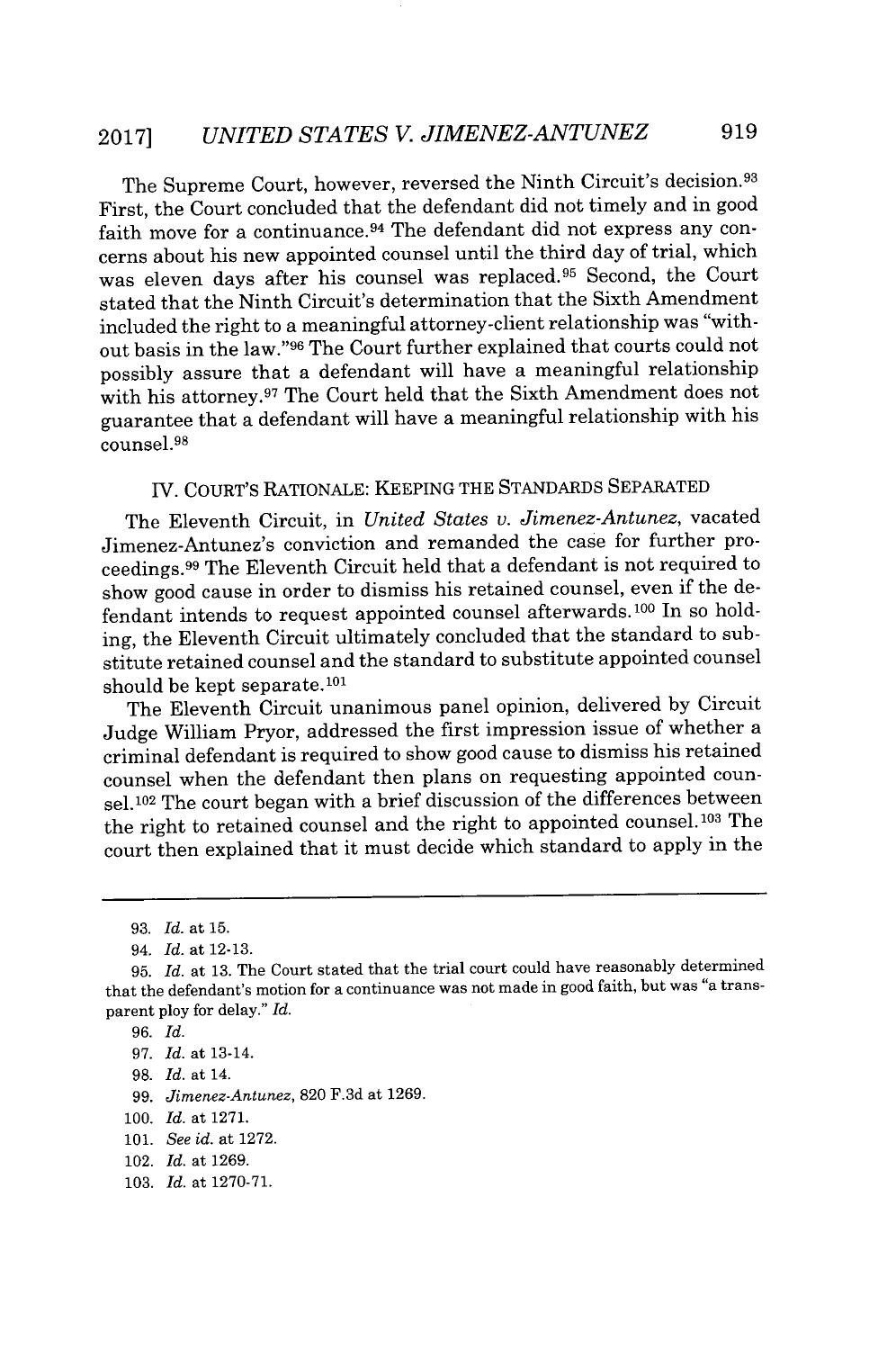situation at hand, which is either the standard for substituting retained counsel or the standard for substituting appointed counsel.<sup>104</sup> The Eleventh Circuit concluded that the standard for substituting retained counsel applied first and then the standard for substituting appointed counsel applied after the defendant was appointed counsel.<sup>105</sup>

The Eleventh Circuit reasoned that the Sixth Amendment right to retained counsel of choice is not complete if it does not encompass the right to dismiss counsel that one no longer desires to choose.<sup>106</sup> The court held that "[a] defendant exercises the right to counsel of choice when he moves to dismiss retained counsel, regardless of the type of counsel he wishes to engage afterward."<sup>107</sup> A district court cannot require a defendant to show good cause in order to dismiss retained counsel because the defendant has the right to retained counsel of choice.108 However, the court explained that an indigent defendant that dismisses his retained counsel might be required to replace the retained counsel with appointed counsel in order to comply with the right to effective representation.<sup>109</sup> Nonetheless, that requirement does not affect the defendant's Sixth Amendment right to hire and fire retained counsel of **choice.110**

In addition, the Eleventh Circuit explained that it agreed with the holding of a Ninth Circuit decision.<sup>111</sup> In *United States v. Brown*,<sup>112</sup> the Ninth Circuit held that when a defendant moves to dismiss his retained counsel and then intends to request appointed counsel, the defendant still has the right to counsel of one's choice.113 In *Brown,* the defendant's retained counsel filed a motion to withdraw and substitute appointed counsel.<sup>114</sup> The district court denied the motion on the basis that the defendant's retained attorney was qualified and had already been paid.115 The defendant was sentenced to concurrent 180-month sentences for advertising, transporting, and receiving child pornography, and a concur-

- **113.** *Jimenez-Antunez,* **820 F.3d** at **1271;** *Brown,* **785 F.3d** at 1344.
- 114. *Brown,* **785 F.3d** at 1341.
- **115.** *Id. at* **1343.**

**<sup>104.</sup>** *Id. at* **1271.**

**<sup>105.</sup>** *See id.*

**<sup>106.</sup>** *Id.*

**<sup>107.</sup>** *Id.*

**<sup>108.</sup>** *Id.*

**<sup>109.</sup>** *Id.*

**<sup>110.</sup>** *Id.* The court explained that the right to effective representation "derived **...** from the purpose of ensuring a fair trial." *Id.* (alteration *in* original) (quoting *Gonzalez-Lopez,* 548 **U.S.** at 147).

<sup>112.</sup> **785 F.3d 1337** (9th Cir. **2015).**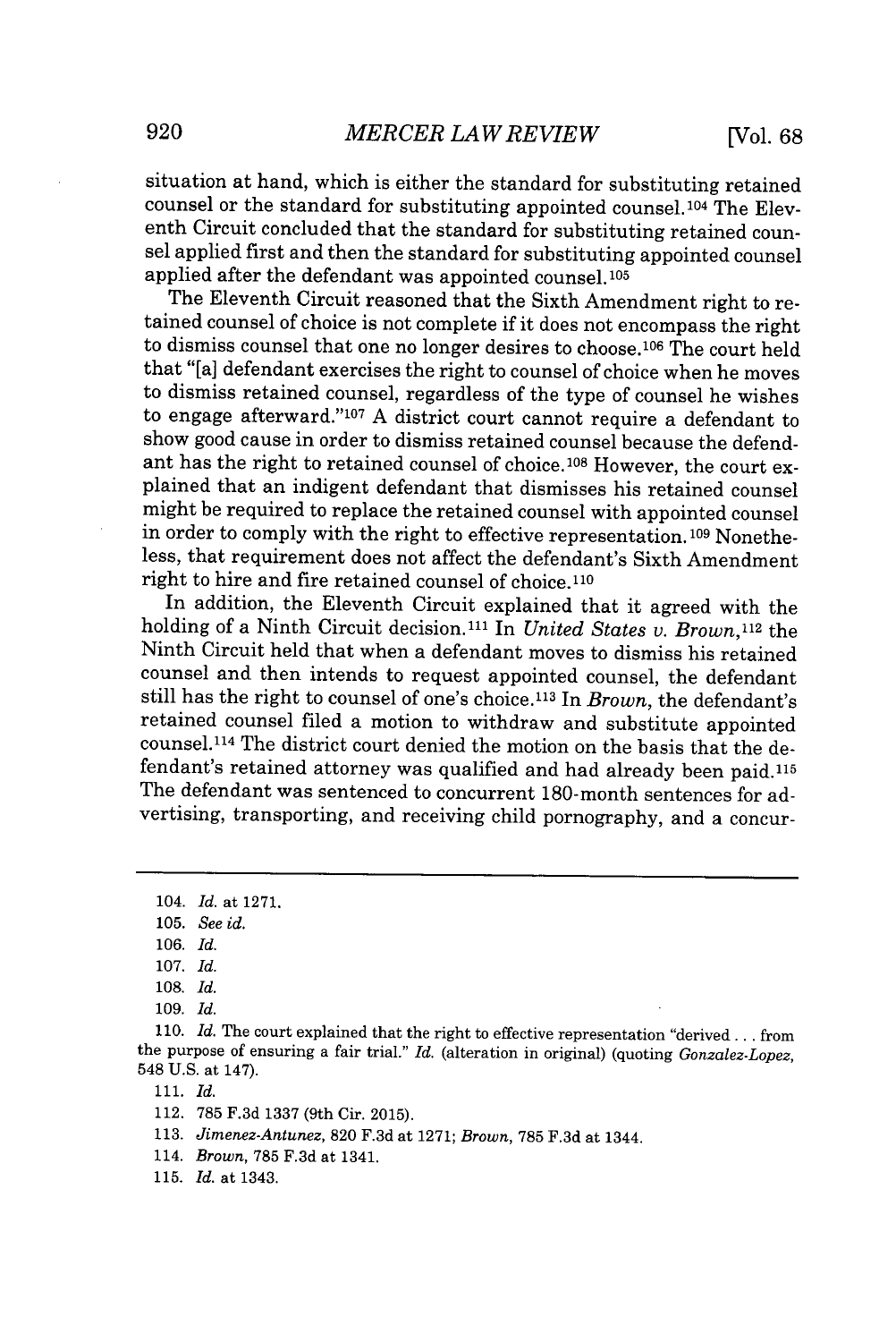rent 180-month suspended sentence for possession of child pornogra**phy.1 <sup>16</sup>**The defendant appealed and the Ninth Circuit vacated and remanded the defendant's sentence on the basis that district court abused its discretion in denying the defendant's motion to dismiss his retained counsel.<sup>117</sup>

Further, the Eleventh Circuit relied on the reasoning of the Ninth Circuit in *Brown.118* The Ninth Circuit explained that "[e]ven though the defendant was not 'entitled to, or seeking, counsel of choice,' 'the Sixth Amendment right to counsel of choice means that a defendant has a right to *fire* his retained . . . lawyer . . . for any reason or [for] no reason."<sup>119</sup> The Ninth Circuit established that a defendant with retained counsel, who wishes to replace the retained counsel with appointed counsel, has a Sixth Amendment right to dismiss his retained counsel of choice.<sup>120</sup> The Ninth Circuit held that a district court should use the standard for substituting retained counsel, which is that a defendant's motion to dismiss retained counsel should be granted unless it interferes with the "fair, efficient and orderly administration of justice."121

Moreover, the Eleventh Circuit acknowledged that other courts, including the Court of Criminal Appeals of Oklahoma, the Supreme Court of California, and several state intermediate courts, have also held that a defendant who wishes to dismiss retained counsel and then request appointed counsel "may do so unless the substitution would delay court proceedings, prejudice the parties, or disrupt the 'orderly process of justice.""<sup>122</sup>

The Eleventh Circuit then rejected the view of the United States Court of Appeals for the First Circuit, which applied the standard of good cause when a defendant moved to dismiss his retained counsel and then intended to request appointed counsel.123 In *United States v. Mota-Santana,1<sup>24</sup>*the First Circuit reasoned that the retained counsel's motion to withdraw and the request for appointed counsel merged into one action.1<sup>25</sup>The First Circuit explained that the defendant was dependent on

124. **391 F.3d** 42 (1st Cir. 2004).

**<sup>116.</sup>** *Id.* at 1340, 1343.

**<sup>117.</sup>** *Id.* at 1343, 1347, **1352.**

**<sup>118.</sup>** *Jimenez-Antunez,* **820 F.3d** at **1271-72.**

**<sup>119.</sup>** *Id.* at **1271** (quoting *Brown,* **785 F.3d** at 1344).

<sup>120.</sup> *Id.*

<sup>121.</sup> *Id.* (quoting *Brown,* **785 F.3d** at 1347).

<sup>122.</sup> *Id.* at **1271-72** (discussing Dixon v. Owens, **1993** OK CR **55, 865 P.2d 1250, 1252** (Okla. Crim. **App. 1993);** People v. Ortiz, **800 P.2d** 547, **555** (Cal. **1990)).**

**<sup>123.</sup>** *Id.* at **1272.**

**<sup>125.</sup>** *Jimenez-Antunez,* **820 F.3d** at **1272;** *Mota-Santana,* **391 F.3d** at 46-47.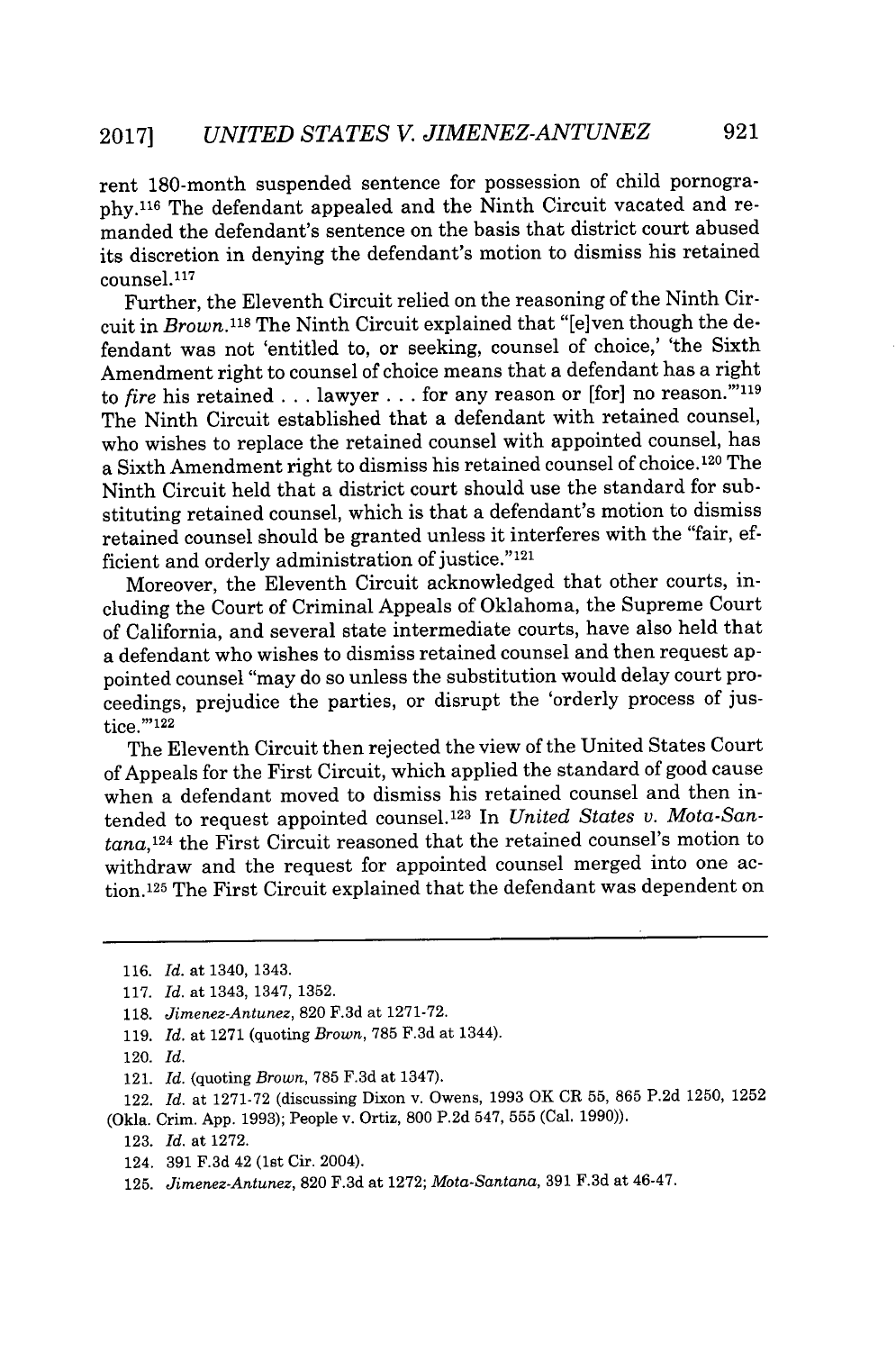the court's permission to substitute the retained counsel, because he lacked the funds to hire another attorney and requested appointed coun $sel<sup>126</sup> Consequently, the court held that it was appropriate to apply the$ standard for replacing appointed counsel.<sup>127</sup>

The Eleventh Circuit criticized the First Circuit for not offering any additional reasons for concluding that the only relevant action was the request for appointed counsel, or that a defendant no longer has the right to counsel of choice when dismissing retained counsel.<sup>128</sup> The Eleventh Circuit also determined that the First Circuit's merger of the two rights was contrary to *United States v. Gonzalez-Lopez,* where the Supreme Court held that the rights were separate and distinct. <sup>129</sup>

Finally, the Eleventh Circuit emphasized that a district court has other safeguards that allow it to deny a motion to dismiss counsel without having to apply the standard for substituting appointed counsel. **130 A** district court reviewing a motion to dismiss counsel must determine how the defendant plans to proceed so that he will not be deprived of his Sixth Amendment right to counsel **by** being left without representation. **131** The court must verify that the defendant will be represented **by** other retained counsel or has knowingly and voluntary waived the right of counsel.<sup>132</sup> Additionally, if the defendant intends to request appointed counsel, then the court must establish that the defendant is eligible for appointed counsel.<sup>133</sup> Even if the district court establishes that the defendant will have counsel, "[the] court may still deny a motion to substitute retained counsel if it will interfere with the 'fair, orderly, and effective administration of the courts."<sup>134</sup> By using the standard for substituting retained counsel, the district court will still be able to assure that a defendant has representation and can prevent potential manipulations.<sup>135</sup>

- **130.** *Jimenez-Antunez,* **820 F.3d** at **1272.**
- **131.** *Id.*
- **132.** *Id.*
- **133.** *Id.*
- 134. *Id.* (quoting *Koblitz,* **803 F.2d** at **1528).**

**135.** *Id.* One of the manipulations that the standard for retained counsel prevents is when the defendant tries to substitute counsel in order to delay court proceedings. *Id.*

**<sup>126.</sup>** *Jimenez-Antunez,* **820 F.3d** at **1272;** *Mota-Santana,* **391 F.3d** at 47.

**<sup>127.</sup>** *See Jimenez-Antunez,* **820 F.3d** at **1272;** *Mota-Santana,* **391 F.3d** at 47.

**<sup>128.</sup>** *Jimenez-Antunez,* **820 F.3d** at **1272.**

**<sup>129.</sup>** *Id.; Gonzalez-Lopez,* 548 **U.S.** at 148.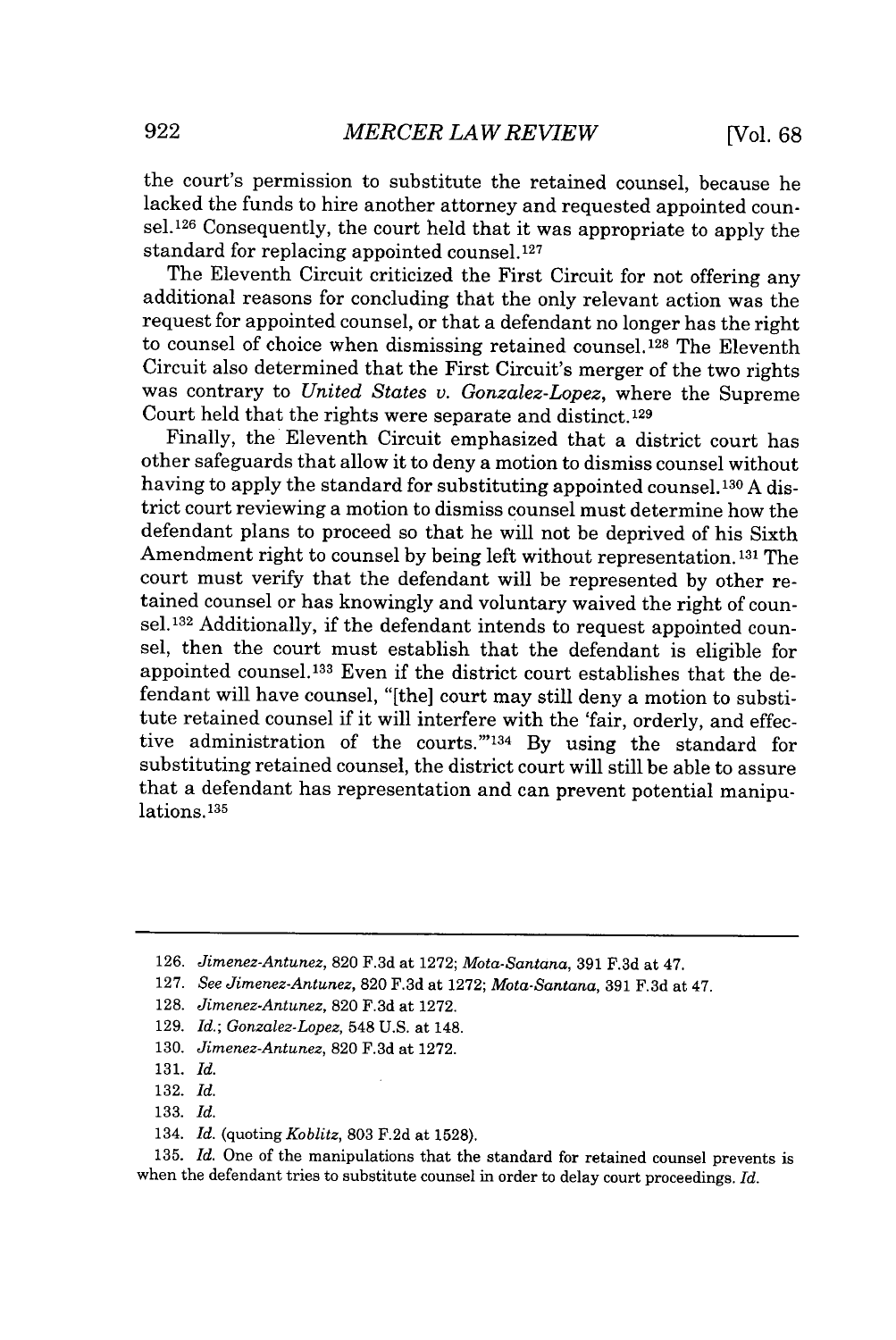#### V. IMPLICATIONS

The Eleventh Circuit's holding in *United States v. Jimenez-Antunez* provides support to judges who encounter difficulty determining what standard to use when reviewing a defendant's motion to dismiss retained counsel. Moreover, the Eleventh Circuit decision upholds the importance of the right to counsel and speaks to the underlying historical differences in the treatment of criminal defendants with funds and criminal defendants without funds.

The court, in *Jimenez-Antunez,* emphasizes the importance of the Sixth Amendment right to counsel and the right to counsel of choice. It has long been held that the right to counsel is "necessary to insure fundamental human rights of life and liberty."<sup>136</sup> Further, the right to counsel itself has been deemed fundamental and is considered essential for a fair trial.<sup>137</sup> In addition, the right to retained counsel of choice has been historically recognized as an important right and "has been regarded as the root meaning of the constitutional guarantee."<sup>138</sup> The Eleventh Circuit upheld these important rights when it declared that a defendant is deprived of the fundamental right to counsel of choice if he is not given the right to both hire and fire retained counsel.<sup>139</sup> The right to counsel of choice is so crucial that it should be extended to all defendants, regardless of his financial situation. <sup>140</sup>

Furthermore, it is apparent from extensive case law that indigent defendants have historically been treated differently with respect to the Sixth Amendment right to counsel.<sup>141</sup> The Sixth Amendment was not originally interpreted as including the right to appointed counsel.<sup>142</sup> Initially, appointed counsel was limited to capital cases to ensure a fair trial.143 Once the right to appointed counsel was considered a fundamental right guaranteed **by** the Sixth Amendment, there were still limitations.1<sup>44</sup>Indigent defendants were only guaranteed appointed counsel in non-petty cases, which were trivial in nature.<sup>145</sup> Even after the Supreme Court extended the right to appointed counsel to all criminal cases with

141. *See, e.g., Morris,* 461 **U.S.** *1; Argersinger,* 407 **U.S. 25;** *Powell,* **287 U.S.** 45; *Koblitz,* **803 F.2d 1523;** *Thomas, 767* **F.2d 738;** *Young,* 482 **F.2d 993.**

**<sup>136.</sup>** *Johnson,* 304 **U.S.** *at* 462.

**<sup>137.</sup>** *Gideon,* **372 U.S.** *at* 342.

**<sup>138.</sup>** *Gonzalez-Lopez,* 548 **U.S.** *at* 147-48.

**<sup>139.</sup>** *Jimenez-Antunez,* **820 F.3d** *at* **1271.**

<sup>140.</sup> *See id.*

<sup>142.</sup> *See Powell,* **287 U.S.** *at* **71.**

<sup>143.</sup> *Id.*

<sup>144.</sup> *Johnson,* 304 **U.S.** *at* **462-63.**

<sup>145.</sup> *Argersinger,* 407 **U.S.** *at* **26.**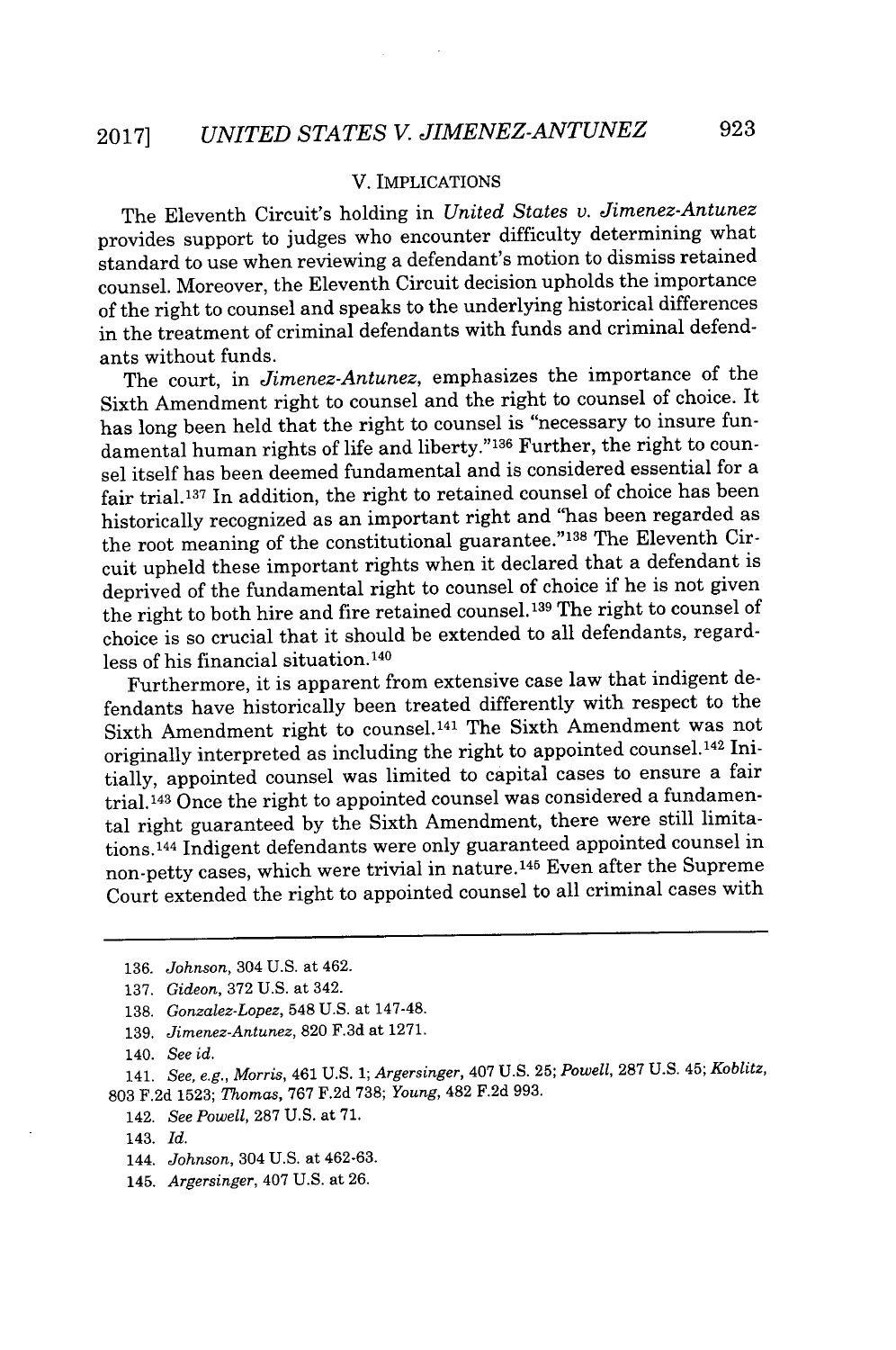the possibility of imprisonment, there were, and still are, major differences between the two types of defendants. 146

The standard for replacing appointed counsel is difficult to meet, whereas the standard for replacing retained counsel is fairly easy to meet.<sup>147</sup> There are only very narrow circumstances when motion to dismiss retained counsel will be denied.<sup>148</sup> Further, a criminal defendant with funds can choose the counsel that he prefers or that he believes will do the best **job.149** In contrast, a criminal defendant without funds will be forced cooperate with appointed counsel, even when he does not get along with his attorney or does not believe that the attorney has his best interest at heart.<sup>150</sup> Also, an indigent defendant does not have the right to have a meaningful relationship with his attorney.<sup>151</sup>

Additionally, *Jimenez-Antunez* has the underlying effect of treating indigent defendants equal to those who have the money to retain counsel of choice under the specific circumstances presented in the case. The conclusion is that a defendant who hires an attorney has the right to dismiss that counsel under the standard for replacing retained counsel, regardless of whether he has funds or later plans on requesting appointed counsel. **<sup>152</sup>**

Finally, the case may protect a criminal defendant whose attorney is experiencing a conflict of interest. 153 One situation where a conflict of interest arises is when a defendant is arrested for a drug charge, while under the employment of a drug supplier.<sup>154</sup> The drug supplier might hire the defendant's attorney to control the situation and to assure that the defendant does not cooperate with the Government.155 The defendant may not feel comfortable telling the attorney that he wishes to cooperate and may think the only option is to go to trial out of fear that the attorney will relay information to the drug supplier.<sup>156</sup> Additionally, the defendant

- 148. *See Koblitz,* **803 F.2d** at **1528-29.**
- 149. *Gonzalez-Lopez,* 548 **U.S.** at 146, 148.
- **150.** *See Thomas, 767* **F.2d** at 742.
- **151.** *Morris,* 461 **U.S.** at 14.
- **152.** *Jimenez-Antunez,* **820 F.3d** at **1271.**

154. *Id.*

**155.** *Id.*

<sup>146.</sup> *Id. at* **37-38.**

<sup>147.</sup> *See Young,* 482 **F.2d** at **995** (appointed counsel); *Koblitz,* **803 F.2d** at **1528-29** (retained counsel).

**<sup>153.</sup>** David Orentlicher, *Fee Payments to Criminal Defense Lawyers from Third Parties: Revisiting United States v. Hodge and Zweig,* **69 FORDHAM L. REv. 1083, 1103 (2000).**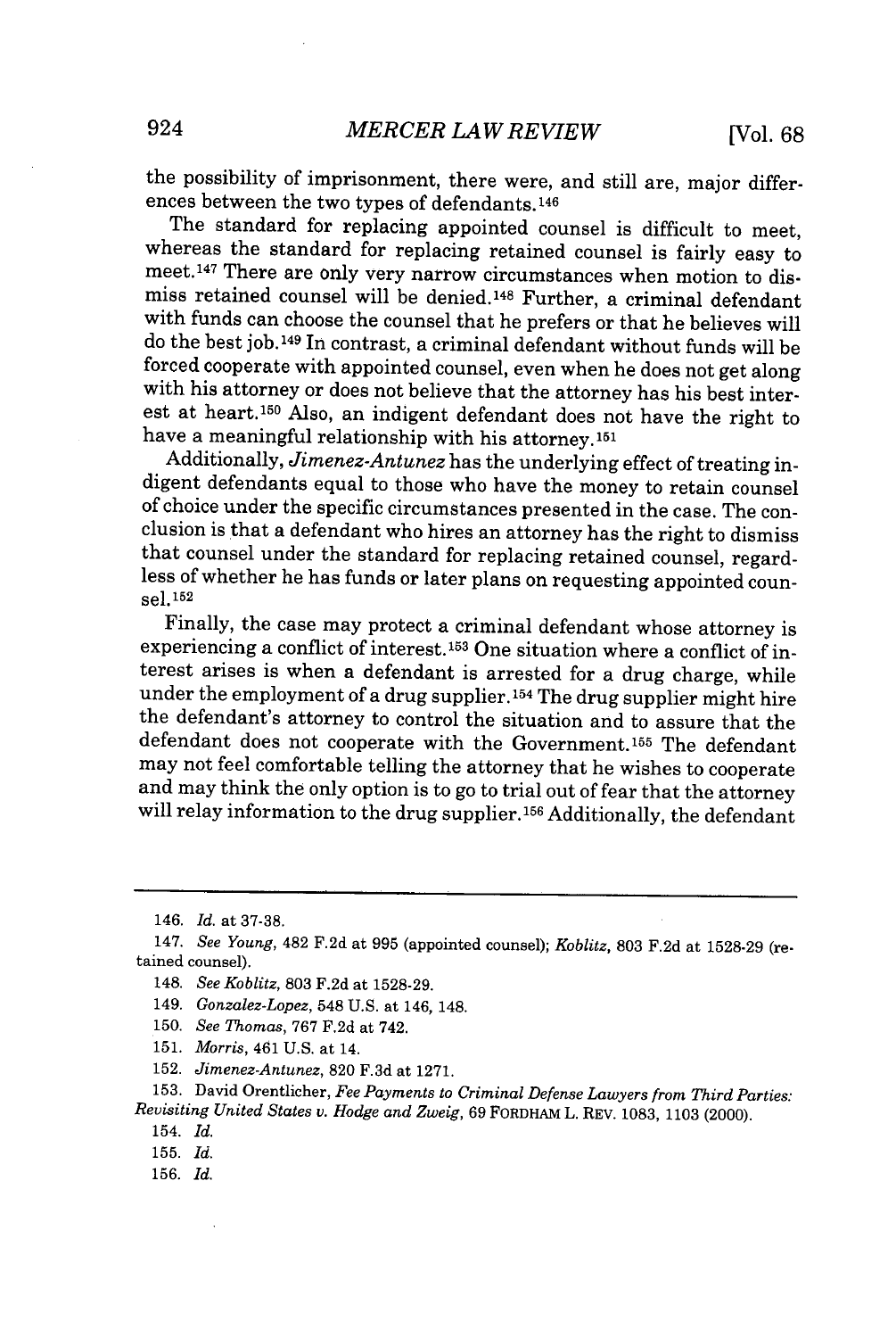might be in fear of his life, his family's life, or possible unknown repercussions.16<sup>7</sup>

Under this situation, the defendant may try to contact the Government directly to cooperate. The court may be able to set up a hearing without the retained counsel to address possible dismissal. If the defendant had to dismiss the attorney under the standard for replacing appointed counsel, it might be difficult to show good cause. However, after *Jimenez-Antunez,* the defendant would be able to dismiss the counsel under the standard for replacing retained counsel-a much easier standard to meet.<sup>158</sup> The defendant could then be appointed an attorney. As a result, the defendant would be more comfortable cooperating with the Government, the defendant's rights would be upheld, and the defendant would be protected from coercion.

Ultimately, *Jimenez-Antunez* establishes that criminal defendants have an important right when replacing counsel. That right could have positive effects on defendants' cases and may result in a fairer experience in the criminal justice process. For now, the application of this right remains unknown, and only time will tell how this decision will affect defendants in the lower court. Without a consensus among the circuits, the Eleventh Circuit and the judges within the circuit will remain interested to see how other circuits approach and decide this issue.

**JESSICA** HAYGOOD

**<sup>157.</sup>** *Id. at* **1110** n.106.

**<sup>158.</sup>** The defendant would be able to dismiss his counsel using the standard for replacing retained counsel because of *Jimenez-Antunez,* which held that a defendant is not required to show good cause to dismiss his retained counsel, even if the defendant then intends to request appointed counsel. *Jimenez-Antunez,* **820** F.3d at **1271.**